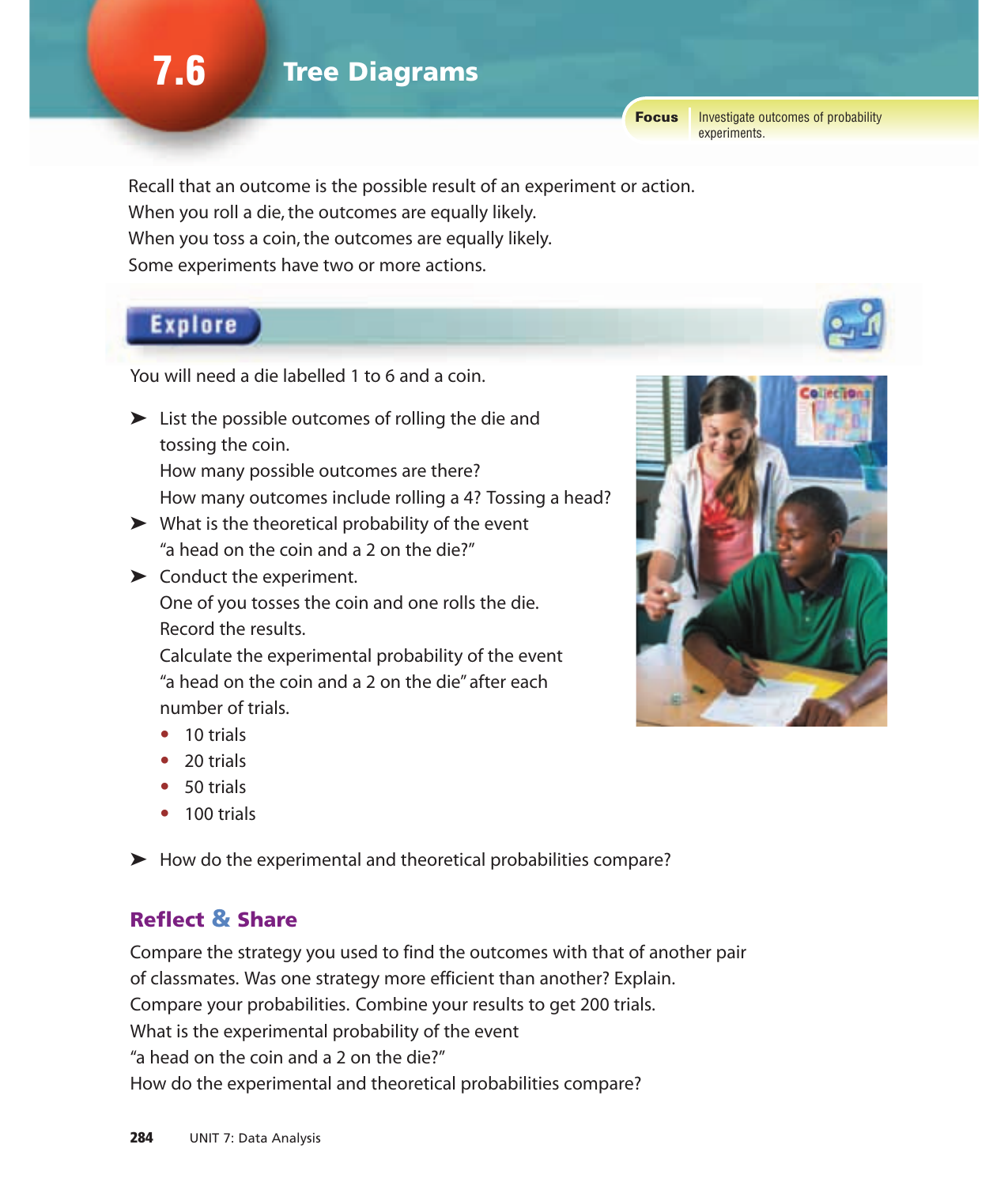## **Connect**

Two events are **independent events** if the result of the one event does not depend on the result of the other event. Tossing two coins is an example of two independent events. The outcome of the first toss does not affect the outcome of the second toss. The outcome of the second toss does not depend on the outcome of the first toss. We can use a **tree diagram** to show the possible outcomes for an experiment that has two independent events.

When 2 coins are tossed, the outcomes for each coin are heads (H) or tails (T).

HT TH TT

List the outcomes of the first coin toss.

This is the first branch of the tree diagram.

For each outcome, list the outcomes of the second coin toss.

This is the second branch of the tree diagram.

Then list the outcomes for the coins tossed together.



**You could also use a table to list the outcomes.**



There are 4 possible outcomes: HH, HT, TH, TT

#### Example

On this spinner, the pointer is spun once.

The colour is recorded.

The pointer is spun a second time.

The colour is recorded.

- **a)** Draw a tree diagram to list the possible outcomes.
- **b)** Find the probability of getting the same colours.
- **c)** Find the probability of getting different colours.
- **d)** Carina and Paolo carry out the experiment 100 times. There were 41 same colours and 59 different colours. How do the experimental probabilities compare to the theoretical probabilities? Explain.

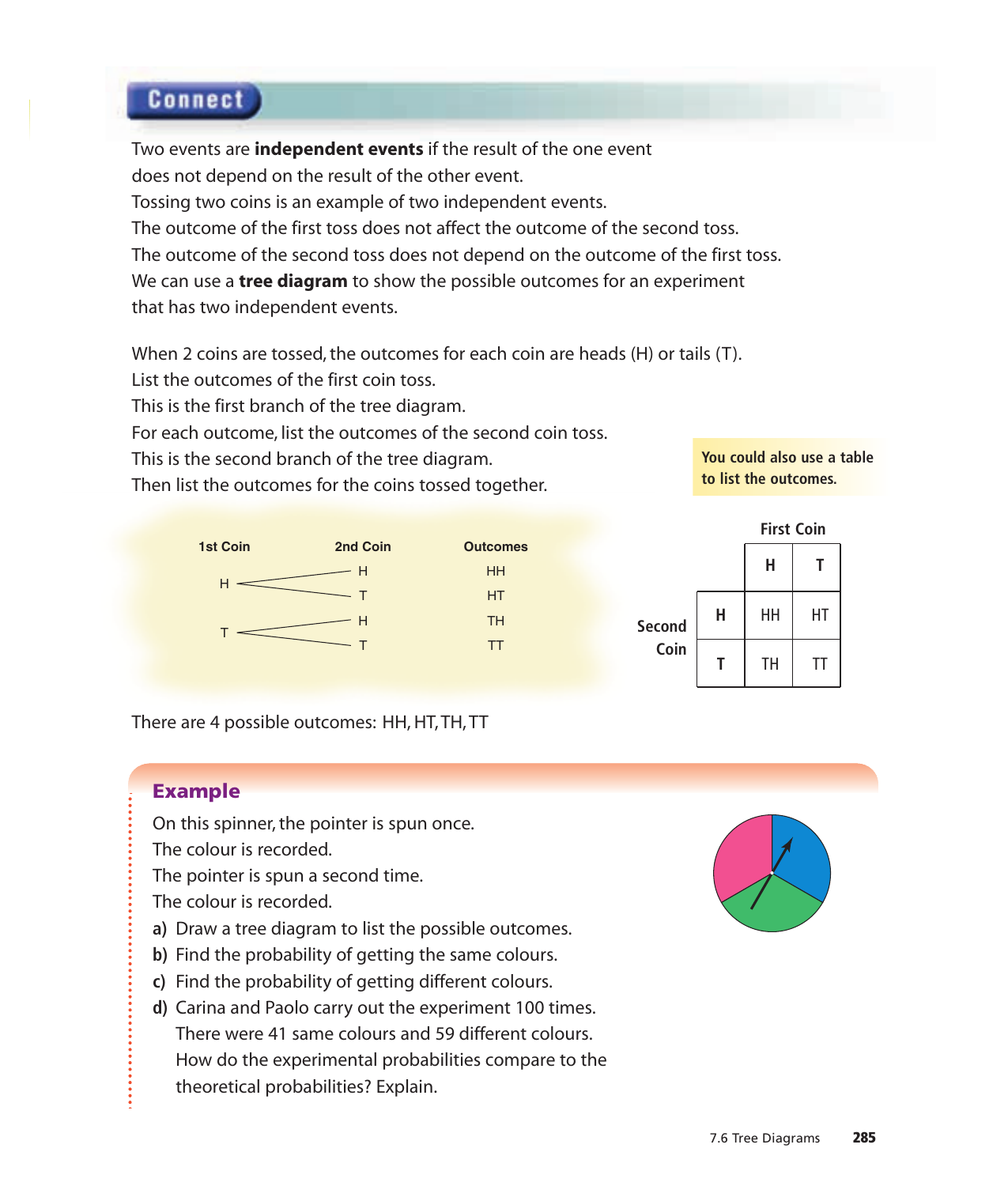### A Solution

**a)** The first branch of the tree diagram lists the equally likely outcomes of the first spin: blue, green, pink The second branch lists the equally likely outcomes of the second spin: blue, green, pink For each outcome from the first spin, there are 3 possible outcomes for the second spin.

Follow the paths from left to right. List all the possible outcomes.



**b)** From the tree diagram, there are 9 possible outcomes. 3 outcomes have the same colours: blue/blue, green/green, pink/pink The probability of the same colour is:

 $=\frac{1}{3} \doteq 0.33$ , or about 33% 3 3 9

**c)** 6 outcomes have different colours: blue/green, blue/pink,

green/blue, green/pink, pink/blue, pink/green

The probability of different colours is:

$$
\frac{6}{9} = \frac{2}{3} \doteq 0.67
$$
, or about 67%

**d)** The experimental probability of the same colour is:

 $\frac{41}{100}$  = 0.41, or 41% 100

The experimental probability of different colours is:

 $\frac{59}{100}$  = 0.59, or 59% 100

These probabilities are different from the theoretical probabilities.

The greater the number of times the experiment is carried out,

the closer the theoretical and experimental probabilities may be.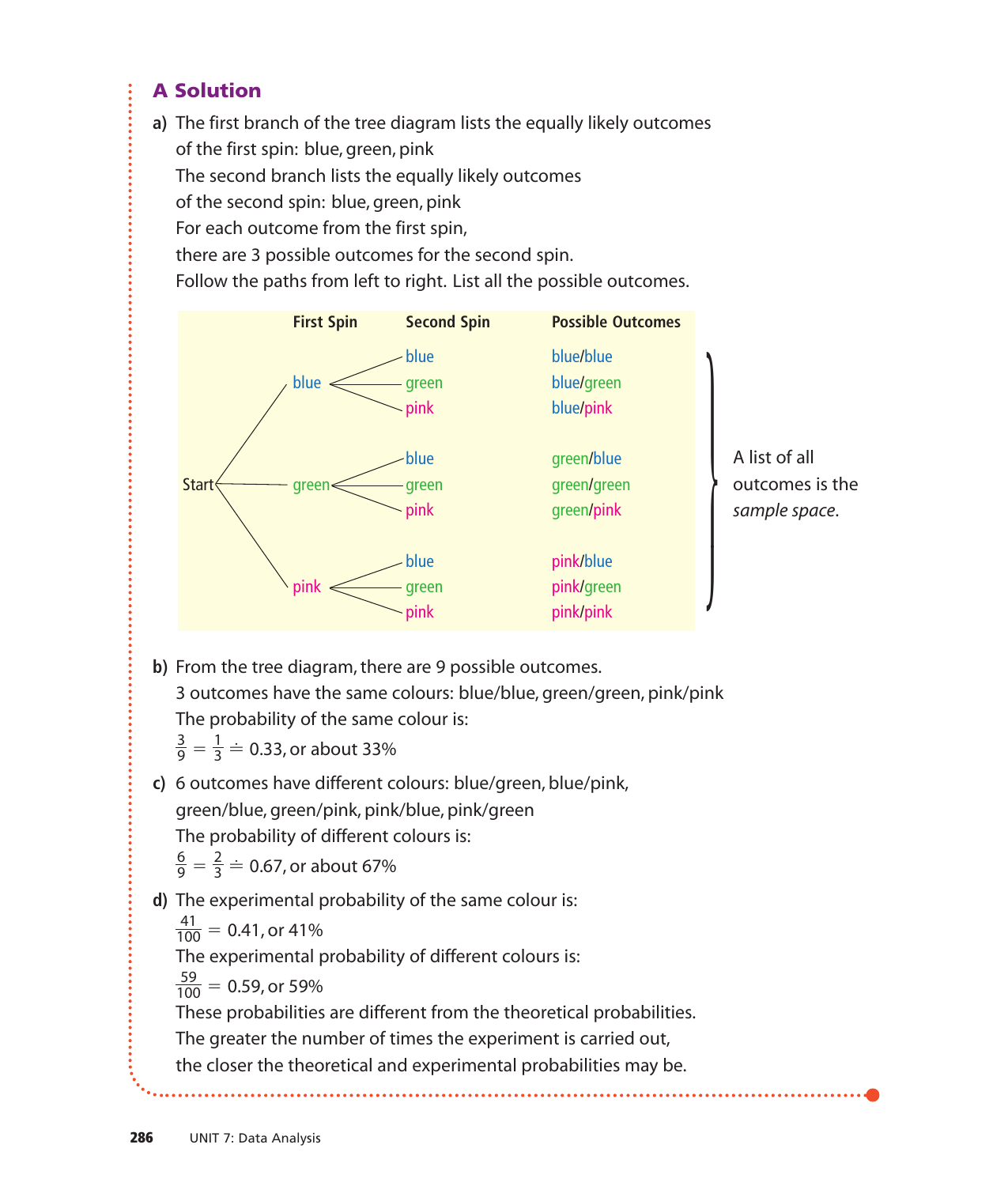# **Practice**

- 1. List the sample space for each pair of independent events. Why are the events independent?
	- **a)** Rolling a die labelled 3 to 8 and tossing a coin



**b)** Rolling a tetrahedron labelled 1 to 4 and spinning a pointer on this spinner



**c)** Rolling a pair of dice labelled 1 to 6



- 2. Use the outcomes from question 1a. Aseea wins if an odd number or a head shows. Roberto wins if a number less than 5 shows. Who is more likely to win? Explain.
- **3.** Use the outcomes from question 1b. Name an outcome that occurs about one-half of the time.
- 4. Use the outcomes from question 1c. How often are both numbers rolled greater than 4?
- **5.** Hyo Jin is buying a new mountain bike. She can choose from 5 paint colours—black, blue, red, silver, or gold and 2 seat colours—grey or black.
	- **a)** Use a table to display all the possible combinations of paint and seat colours.
	- **b)** Suppose Hyo Jin were to choose colours by pointing at lists without looking. What is the probability she would end up with a silver or black bike with a grey seat?